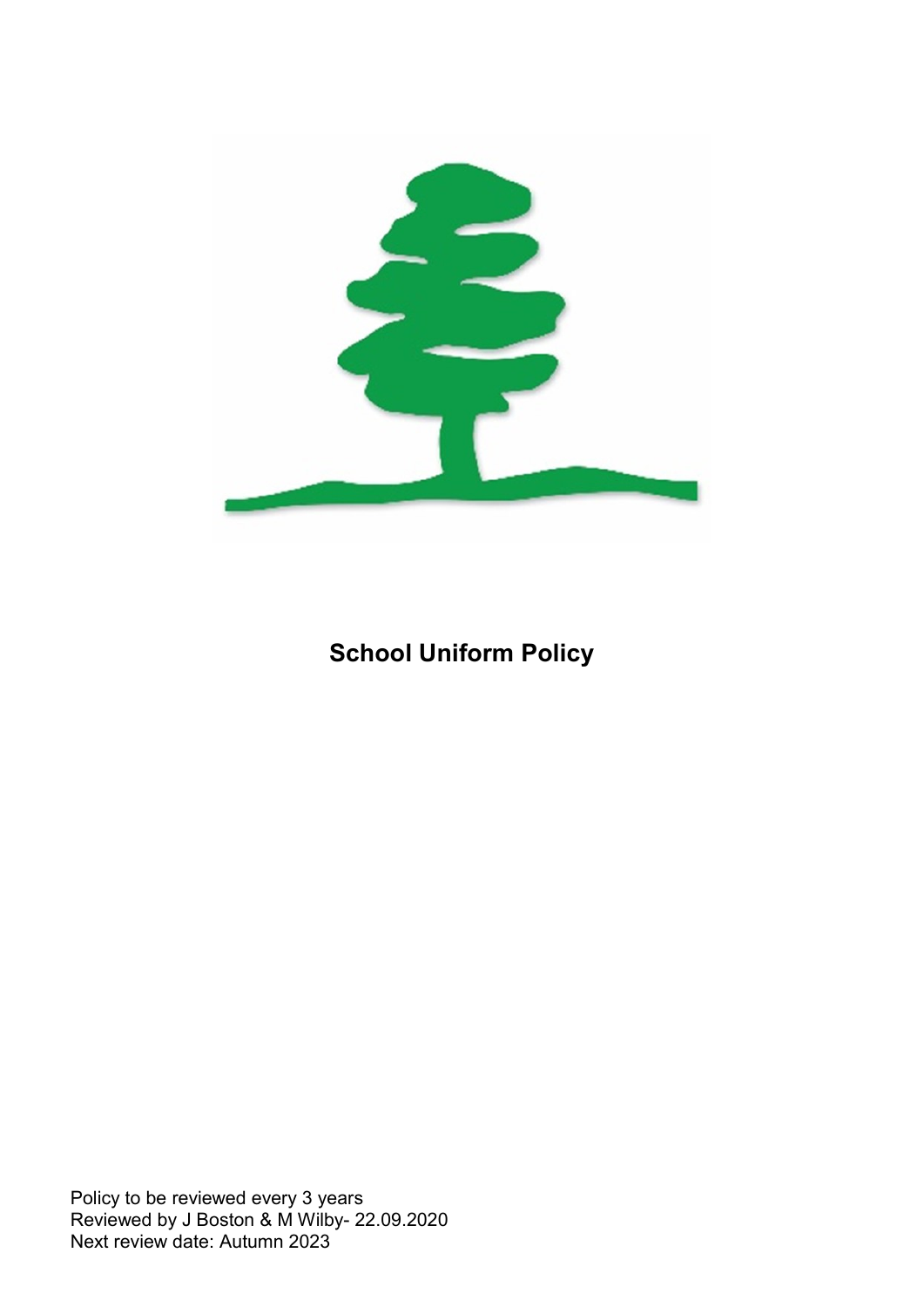# St Bartholomew's Church of England Primary School

Our Vision:

"A school at the heart of the community, which provides an exciting, challenging and supportive learning environment, where every child fulfils their potential."

Our Mission:

"To provide a high quality, inclusive learning environment which promotes and celebrates high standards of progress and attainment in academic, sporting and creative learning."

Our Community:

"To maintain positive and effective partnerships between parents, carers and the community, and preserve and develop our religious character through working with the local churches"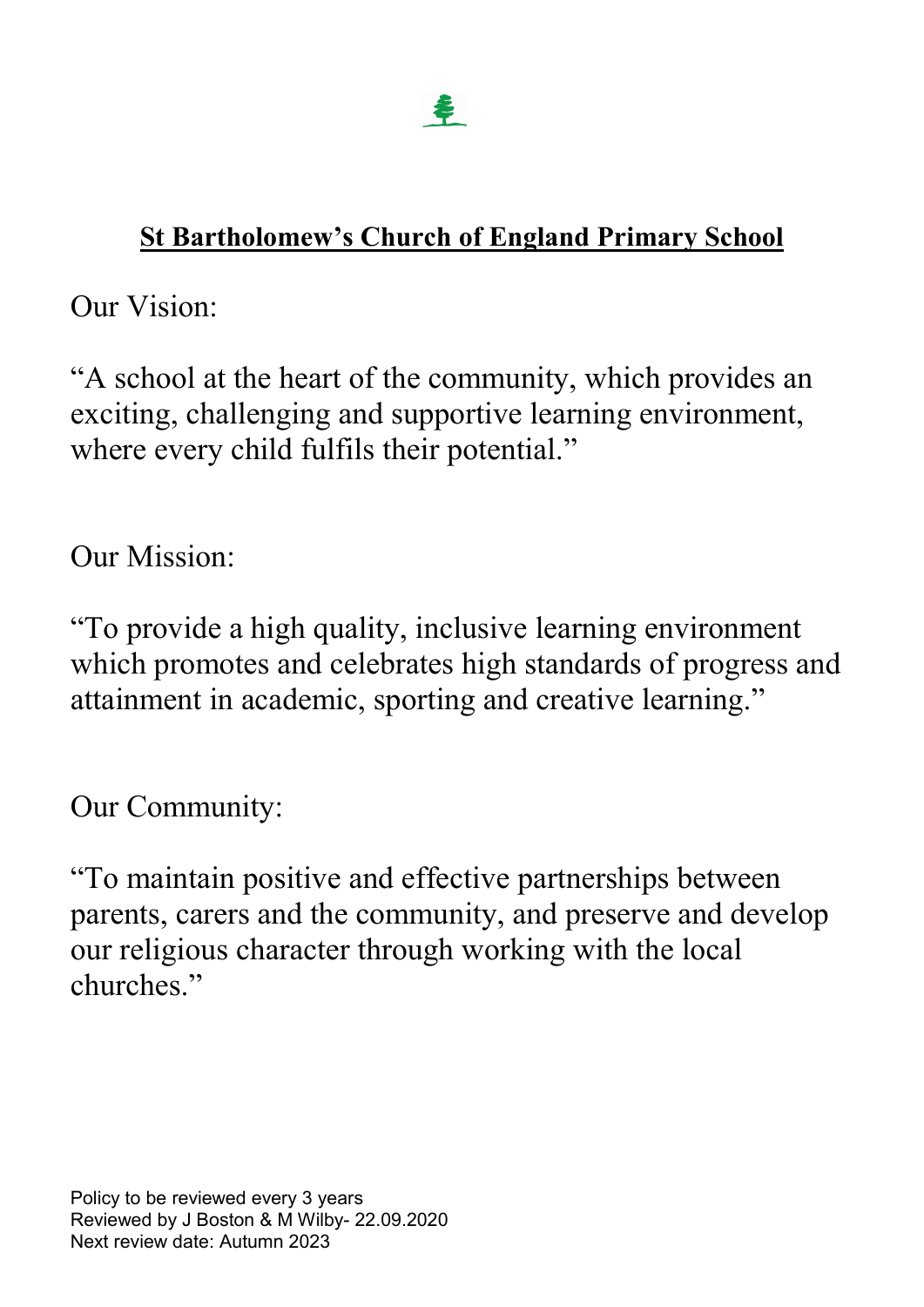## School Uniform Policy

#### Uniform

St Bartholomew's has a clear dress code which is designed to encourage belonging, pride, safety, security and respect.

#### Expectations

The school will permit reasonable adjustments to be made with specific medical / disability needs or on religious grounds.

All students and staff (as per Staff Code of Conduct Section 10:1 3<sup>rd</sup> bullet point) must adhere to the uniform/dress code. Students must wear full uniform for off-site activities and visits unless otherwise advised.

St. Bartholomew's Physical Education Policy states: - "We ensure that children participate safely in correct clothing" (Section 14 – Health and safety issues in PE).

#### Compulsory at all times\*

The school colour is Royal Blue and Navy Blue for Year 6 pupils. Sweatshirts and cardigans with the school logo on are available for purchase from a variety of outlets. Second hand uniform is available through regular sales at school.

White/ royal blue polo shirt White shirt School's royal blue sweatshirt (navy blue for Year 6 pupils) School's royal blue cardigan (navy blue for Year 6) Plain, black / grey uniform style trousers or shorts (length of shorts to be appropriate for decency and comfort) Plain black / grey uniform style, knee length, straight (not stretchy) skirt and plain White / black / grey/ navy socks or plain black/navy/grey tights (not patterned) Plain headbands – no fancy head attire Grey uniform style pinafore dress Summer - blue uniform style cotton dress

\*Exceptions are permitted at the discretion of the Headteacher for example on birthdays or special themed days notified in advance.

#### To comply with Health and Safety Regulations

Black style school shoes / boots (Leather or leather effect-no coloured markings or logos) no trainers.

#### Banned items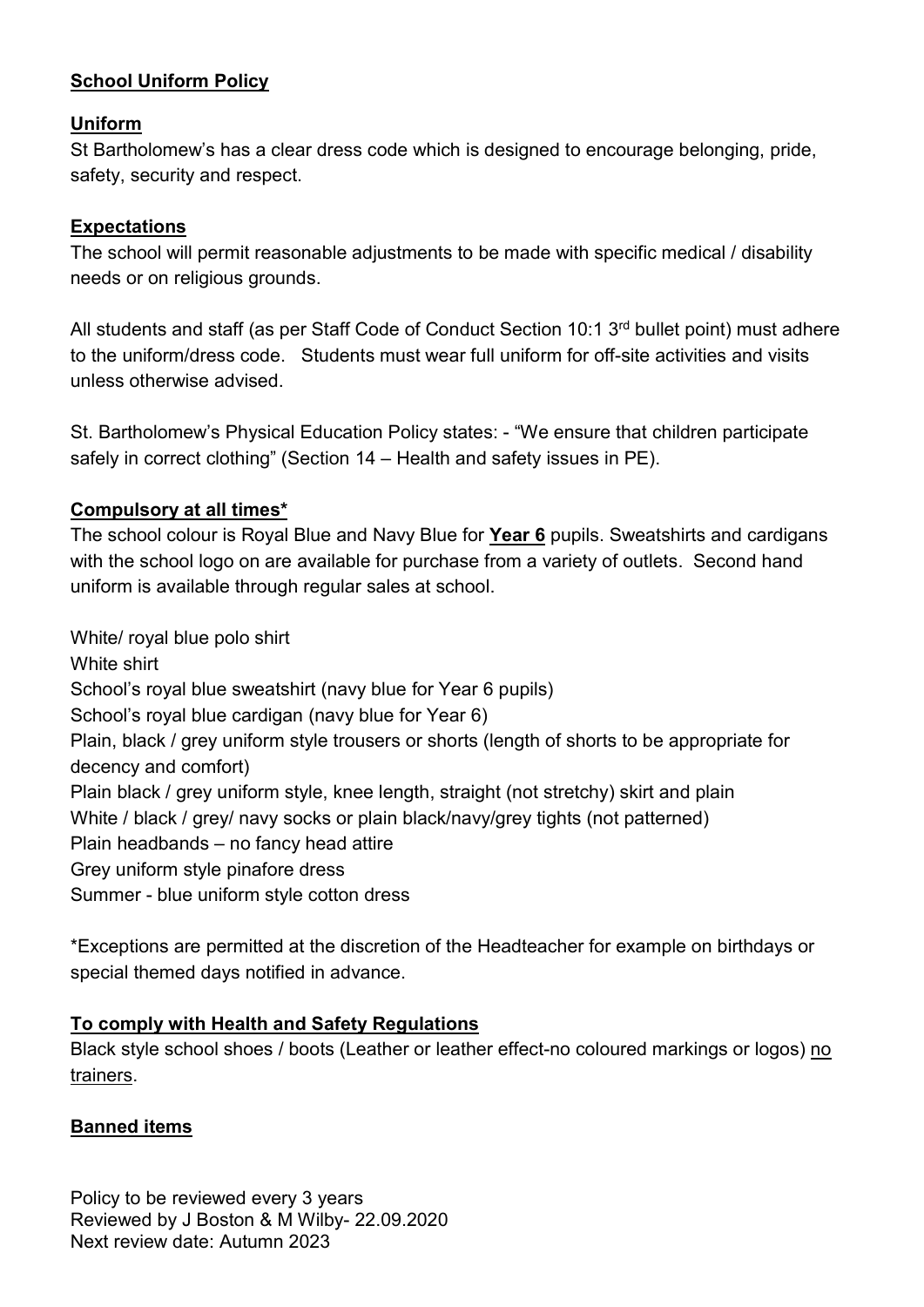These items are not permitted: - hoodie (permitted for PE), coloured socks or tights, jeans or chinos, ,nail varnish / make-up, leggings, no trainers or plimsolls apart from PE lessons. Jewellery, other than earrings (see below). Earrings need to be studs.

## **Jewellery**

One small stud or ring may be worn in each ear. These will be required to be covered during PE during the 6 week period only. After a 6 week healing period, children who are unable to take their own earrings out at school need to leave them at home on PE days. Wrist watches are permitted. No other jewellery is permitted in school. Children will be reminded of this as required by staff.

## PE Kit

It is necessary that children change for PE in the interest of safety and hygiene. Full labelled indoor and outdoor PE kit required.

## Indoor PE Kit

Footwear - plimsolls (KS1) KS2 – Bare feet are required for indoor PE Navy / black shorts Plain white or royal blue T-shirt / polo shirt PE bags – separate bag for outdoor and indoor

## Outdoor PE Kit

Footwear- trainers / plimsolls Plain navy / black tracksuit or joggers and sweatshirt / hoodie

#### Games Kit

Children involved in games ie netball, cross-country and football will require the appropriate footwear.

#### Swimming

Plain swimming costume / trunks (no bikini) No swimming goggles unless written permission from parents

## Lost Property

The school cannot be held responsible for the loss of any jewellery, watches and items of equipment or clothing; please label all your child's belongings. All lost property will be placed in the lost property bins; every effort will be made to return it. After one term, items not claimed will be either sent to a charity or re-cycled to other pupils. Re-cycled uniform is available at the office.

## Cycling to school

Please ensure that your child wears a helmet

## Please label every item with your child's FULL name